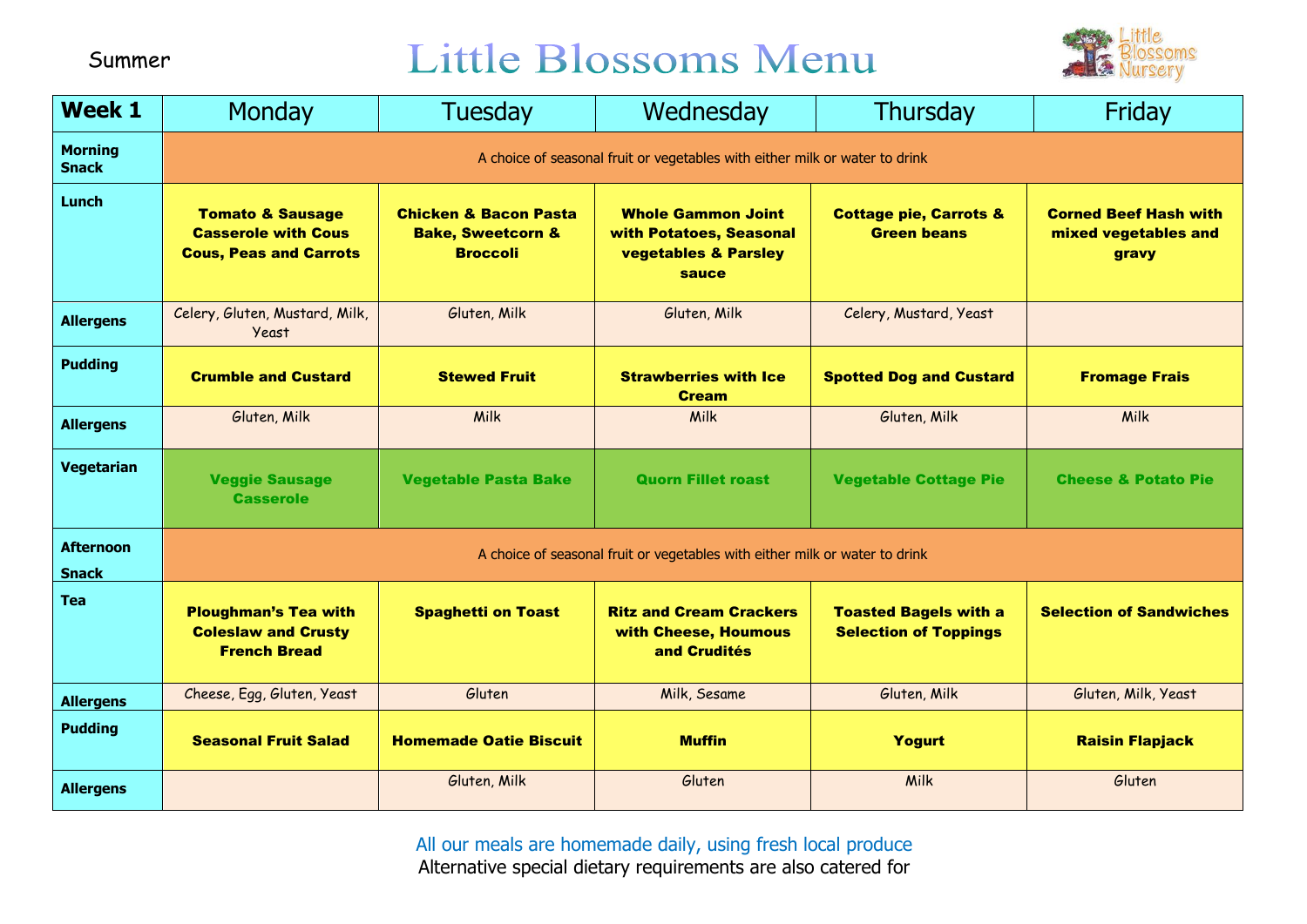## Little Blossoms Menu

| <b>Week 2</b>                    | Monday                                                                      | Tuesday                                                                        | Wednesday                                                                                            | Thursday                                                                   | Friday                                                   |  |
|----------------------------------|-----------------------------------------------------------------------------|--------------------------------------------------------------------------------|------------------------------------------------------------------------------------------------------|----------------------------------------------------------------------------|----------------------------------------------------------|--|
| <b>Morning</b><br><b>Snack</b>   | A choice of seasonal fruit or vegetables with either milk or water to drink |                                                                                |                                                                                                      |                                                                            |                                                          |  |
| Lunch                            | <b>Chicken in Mascarpone</b><br>sauce with Rice, Peas &<br><b>Sweetcorn</b> | <b>Braised Lamb Casserole</b><br>with Cous Cous and<br><b>Mixed Vegetables</b> | <b>Roast of the day, with</b><br><b>Mashed Potato, Roast</b><br><b>Potato, Carrots &amp; Sprouts</b> | <b>Fishermans Pie with</b><br><b>Green Beans and Diced</b><br><b>Swede</b> | <b>Macaroni Cheese with</b><br><b>Carrots &amp; Peas</b> |  |
| <b>Allergens</b>                 | Egg, Gluten, Milk                                                           | Celery, Gluten, Mustard,<br>Yeast                                              | Celery, Gluten, Mustard,<br><b>Yeast</b>                                                             | Fish, Gluten, Milk                                                         | Celery, Gluten, Mustard,<br><b>Yeast</b>                 |  |
| <b>Pudding</b>                   | <b>Orange Cake with a</b><br><b>Lemon Sauce</b>                             | <b>Ice cream with wafer</b>                                                    | <b>Jelly &amp; Whip</b>                                                                              | <b>Berry Crumble and Cream</b>                                             | <b>Pineapple upside down</b><br>cake & Custard           |  |
| <b>Allergens</b>                 | Egg, Gluten, Milk                                                           | Gluten, Milk                                                                   | Milk                                                                                                 | Gluten, Milk                                                               | Gluten, Milk                                             |  |
| Vegetarian                       | <b>Quorn Pieces in</b><br><b>Mascapone Sauce</b>                            | <b>As Above</b>                                                                | <b>Quorn Roast</b>                                                                                   | <b>Vegetable Pie</b>                                                       | <b>Vegetable Casserole</b>                               |  |
| <b>Afternoon</b><br><b>Snack</b> | A choice of seasonal fruit or vegetables with either milk or water to drink |                                                                                |                                                                                                      |                                                                            |                                                          |  |
| <b>Tea</b>                       | <b>Jacket Potato and</b><br><b>Sardines</b>                                 | <b>Tortilla Wraps with Cajun</b><br><b>Chicken &amp; Salad</b>                 | <b>Baked Beans on</b><br><b>Wholemeal Toast</b>                                                      | <b>Cheese and Biscuits with</b><br><b>Hummous</b>                          | <b>Hot Dog and Crudités</b>                              |  |
| <b>Allergens</b>                 | Fish                                                                        | Gluten                                                                         | Gluten                                                                                               | Gluten, Milk                                                               | Gluten                                                   |  |
| <b>Pudding</b>                   | <b>Cherry Scones</b>                                                        | <b>Homemade Cake</b>                                                           | <b>Homemade Biscuit</b>                                                                              | <b>Assorted Melon</b>                                                      | <b>Fromage Frais</b>                                     |  |
| <b>Allergens</b>                 | Gluten, Milk                                                                | Egg, Milk                                                                      | Eggs, Gluten                                                                                         |                                                                            | Milk                                                     |  |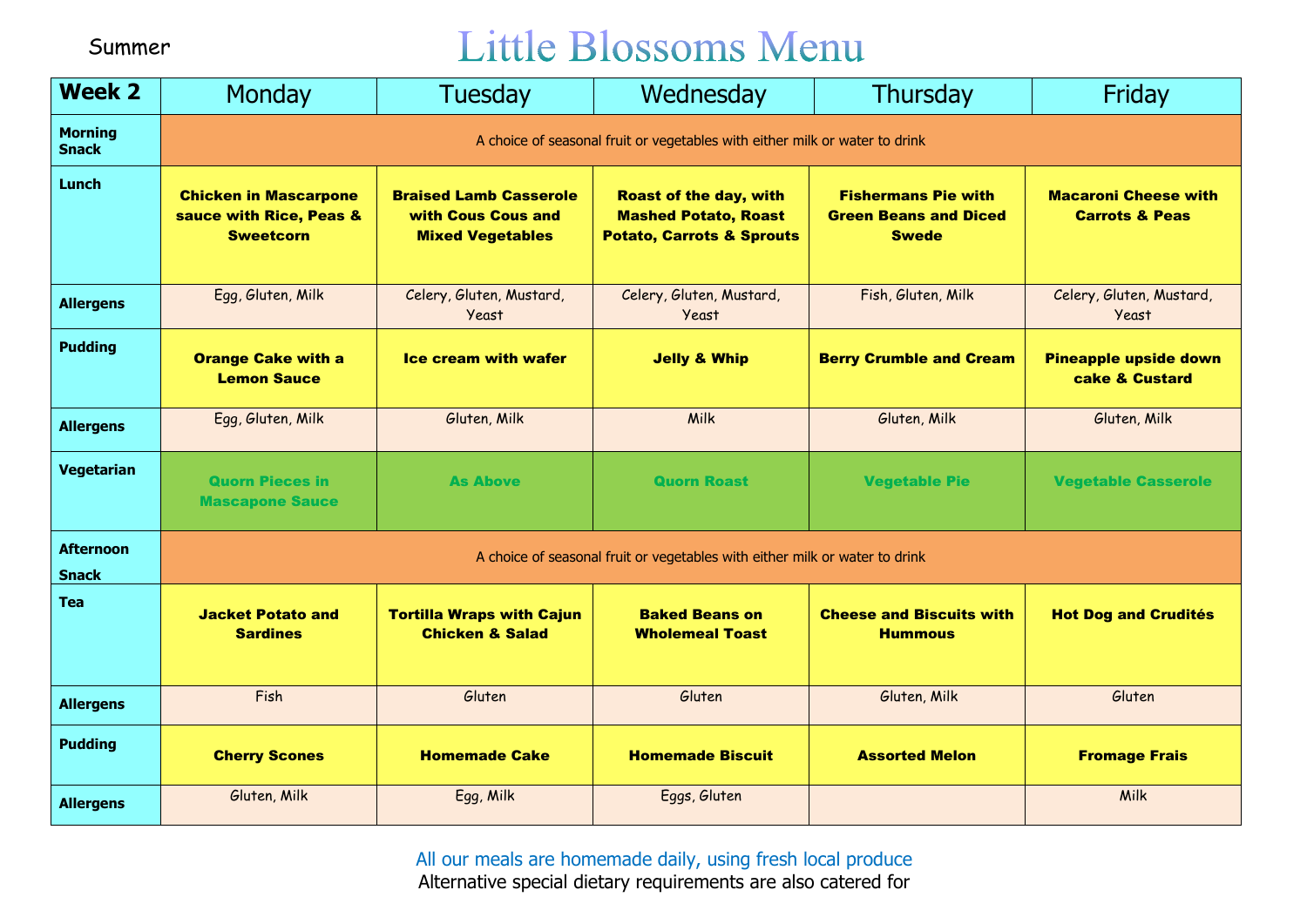## Little Blossoms Menu

| <b>Week 3</b>                    | Monday                                                                      | Tuesday                                                        | Wednesday                                                                                                 | Thursday                                                                                                      | Friday                                                                          |  |
|----------------------------------|-----------------------------------------------------------------------------|----------------------------------------------------------------|-----------------------------------------------------------------------------------------------------------|---------------------------------------------------------------------------------------------------------------|---------------------------------------------------------------------------------|--|
| <b>Morning</b><br><b>Snack</b>   | A choice of seasonal fruit or vegetables with either milk or water to drink |                                                                |                                                                                                           |                                                                                                               |                                                                                 |  |
| <b>Lunch</b>                     | <b>Tuna Pasta Bake with</b><br><b>Mixed Vegetables</b>                      | <b>Curry of the Day with</b><br><b>Rice &amp; peas</b>         | <b>Chicken &amp; Bacon</b><br><b>Lasagne with Garlic</b><br><b>Bread &amp; Mixed</b><br><b>Vegetables</b> | <b>Roast of the Day with</b><br><b>Mashed &amp; Roast</b><br><b>Potatoes, Carrots &amp;</b><br><b>Sprouts</b> | <b>Sausages, Mashed</b><br><b>Potato, Peas &amp; Carrots</b><br>with Gravy      |  |
| <b>Allergens</b>                 | Celery, Fish, Gluten, Mustard.<br><b>Yeast</b>                              | Gluten, Milk                                                   | Celery, Gluten, Milk, Mustard,<br><b>Yeast</b>                                                            | Celery, Mustard, Yeast                                                                                        | Celery, Gluten, Mustard                                                         |  |
| <b>Pudding</b>                   | <b>Stewed Fruit</b>                                                         | <b>Apricot &amp; Apple Crumble</b>                             | <b>Yogurt swirl</b>                                                                                       | <b>Ice Cream with</b><br><b>Strawberries and Wafer</b>                                                        | <b>Rice Pudding</b>                                                             |  |
| <b>Allergens</b>                 |                                                                             | Gluten, Milk                                                   | Milk                                                                                                      | Gluten, Milk                                                                                                  | Milk                                                                            |  |
| <b>Vegetarian</b>                | <b>Vegetable Pasta Bake</b>                                                 | <b>Sweet &amp; Sour Quorn</b>                                  | <b>Vegetable Lasagne</b>                                                                                  | <b>Quorn Roast</b>                                                                                            | <b>Veggie Sausage</b>                                                           |  |
| <b>Afternoon</b><br><b>Snack</b> | A choice of seasonal fruit or vegetables with either milk or water to drink |                                                                |                                                                                                           |                                                                                                               |                                                                                 |  |
| <b>Tea</b>                       | <b>Homemade Pizza</b>                                                       | <b>Pittas with a selection of</b><br><b>fillings and salad</b> | <b>Selection of Sandwiches</b><br>with Crisps                                                             | <b>Crumpets with a</b><br>selection of toppings<br><b>Cherry Tomatoes &amp;</b><br><b>Cucumber</b>            | <b>A selection of cold</b><br>meats, bread and butter<br>with homemade coleslaw |  |
| <b>Allergens</b>                 | Gluten, Milk                                                                | Eggs, Fish, Milk                                               | Eggs, Gluten, Milk                                                                                        | Gluten, Milk                                                                                                  | Egg, Gluten, Milk                                                               |  |
| <b>Pudding</b>                   | <b>Fruit Cookie</b>                                                         | <b>Jelly</b>                                                   | <b>Swiss Roll</b>                                                                                         | <b>Chocolate Cornflake</b><br><b>Cake</b>                                                                     | Yogurt                                                                          |  |
| <b>Allergens</b>                 | Eggs, Gluten                                                                |                                                                | Egg, Gluten, Milk                                                                                         | Gluten, Milk                                                                                                  | Gluten, Milk                                                                    |  |

All our meals are homemade daily, using fresh local produce Alternative special dietary requirements are also catered for